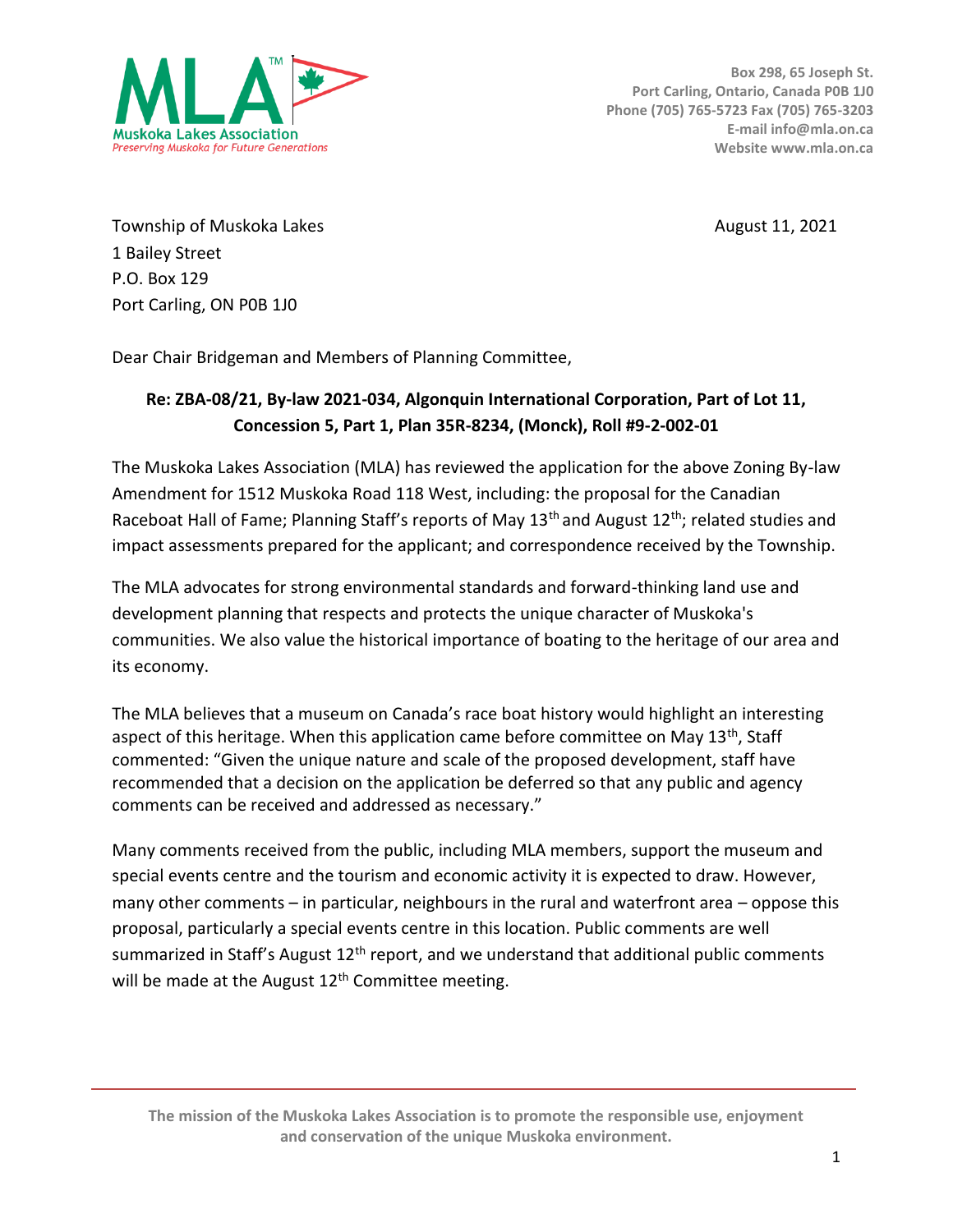Some supporters have drawn a comparison between this venue and Gravenhurst's successful Muskoka Discovery Centre (MDC). However, we note that the MDC is distinguishable from this application because the MDC is zoned commercial special purpose and is located within an urban designation alongside restaurants, retail stores, entertainment, and tourist establishments.

The MLA supports staff's observations in their May  $13<sup>th</sup>$  and August  $12<sup>th</sup>$  reports in three key areas:

- 1. The importance of ensuring compatibility with the Official Plan with regard to Rural Areas, scenic corridor and character;
- 2. The proposed increase in lot coverage from 5% to 8.1% by adding an accessory building of 604 square meters with augmented parking, giving rise to specialized requirements for sewage treatment and stormwater management; we note that this is particularly important in light of the 2020 blue-green algae in Boyd Bay which resulted in the bay being listed by OPA 50 as an 'at risk' water body in Schedule E2 of the District's Official Plan in May 2021, requiring special protection; and
- 3. The importance of ensuring adequate buffering and screening to protect the rural and waterfront residential experience of neighbours and the Rural Area's scenic character.

The volume and quality of runoff must be carefully managed from this site and redevelopment provides an opportunity to provide treatment of stormwater where there is little to no treatment today. This has been recognized in the Stormwater Management and Construction Mitigation Plan by Pinestone Engineering Ltd. (2021). The plan as presented does not specifically address nutrients, a key consideration for blue green algae. Further, it selects measures – oil grit separators that require routine maintenance, something we question the commitment from the owner to maintain. Storm water controls like that only work effectively when continuously maintained and could soon be providing no treatment. Low impact development measures have been proven effective to reduce the volume of runoff and reduce contaminants such as sediment and nutrients reaching the receiving water body. We encourage the township to require these measures on the site for their low maintenance, aesthetic value and cooling potential of the asphalt and runoff.

Finally, the plan acknowledges salt from winter operations and asserts that salt runoff would be less than municipal roads. This is not always the case with private maintenance contractors and owners concerned with slips and falls.

**The mission of the Muskoka Lakes Association is to promote the responsible use, enjoyment and conservation of the unique Muskoka environment.**